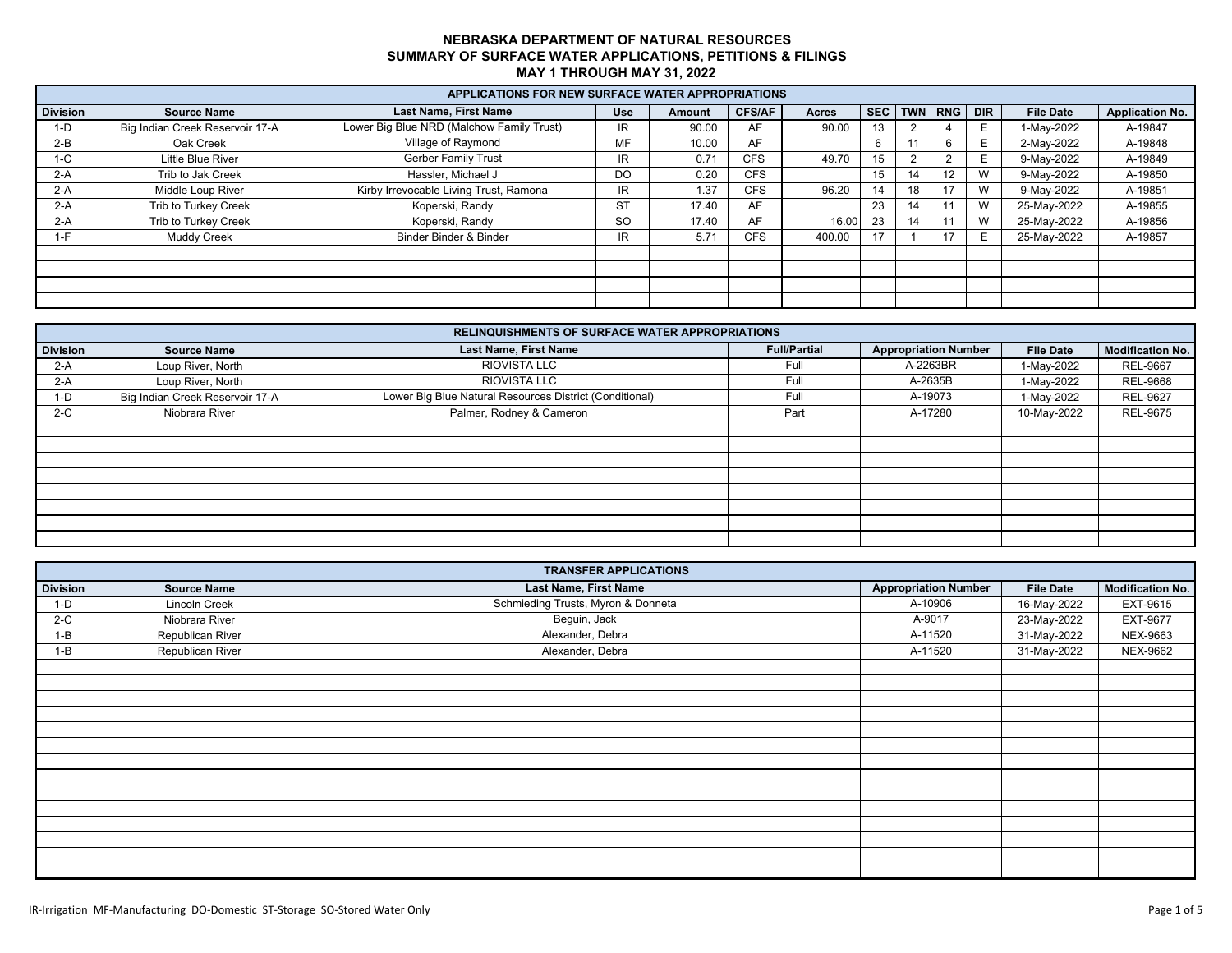|                 |                                 | <b>MAPS/PLANS FILED</b>                     |                             |     |    |                 |            |                  |                   |
|-----------------|---------------------------------|---------------------------------------------|-----------------------------|-----|----|-----------------|------------|------------------|-------------------|
| <b>Division</b> | <b>Source Name</b>              | <b>Last Name, First Name</b>                | <b>Appropriation Number</b> | SEC |    | TWN RNG         | <b>DIR</b> | <b>File Date</b> | <b>Map Number</b> |
| $2-C$           | Niobrara River                  | Bequin, Jack L                              | A-19467                     | 28  | 30 | 44              | W          | 1-May-2022       | 19701             |
| $2-B$           | <b>Elkhorn River</b>            | Swenson, Roy & Deb                          | A-19842                     | 11  | 29 | 14              | W          | 1-May-2022       | 20982             |
| $1-D$           | Big Indian Creek Reservoir 17-A | Malchow Family Trust, David D. & Heather L. | A-19847                     | 13  |    |                 | E.         | 2-May-2022       | 20964             |
| $2-B$           | Oak Creek                       | Village of Raymond                          | A-19848                     | 6   |    |                 | E.         | 2-May-2022       | 20995             |
| $1-C$           | Little Blue River               | <b>Gerber Family Trust</b>                  | A-19849                     | 15  |    |                 | E          | 9-May-2022       | 20994             |
| $1-D$           | Lincoln Creek                   | Schmieding Trusts, Myron & Donneta          | A-10906                     | 26  | 12 |                 | E.         | 16-May-2022      | 20961             |
| $2-A$           | Trib to Turkey Creek            | Koperski, Randy                             | A-19830                     | 23  | 14 |                 | W          | 16-May-2022      | 20958             |
| $2-C$           | Niobrara River                  | Palmer, Rodney & Cameron                    | A-17280                     | 12  | 32 | 22              | W          | 17-May-2022      | 21002             |
| $2-C$           | <b>Hitchcock Reservoir</b>      | Hitchcock, Vernon & Pamela                  | A-19840                     | 33  | 35 | 17              | W          | 19-May-2022      | 20970             |
| $2-A$           | Trib to Oak Creek               | Hassler, Michael                            | A-19850                     | 15  | 14 | 12 <sup>°</sup> | W          | 23-May-2022      | 20998             |
| $2-C$           | Niobrara River                  | Beguin, Jack L                              | A-9017                      | 33  | 30 | 44              | W          | 23-May-2022      | 21000             |
| $2-A$           | Trib to Turkey Creek            | <b>Howard County</b>                        | A-19855                     | 23  | 14 |                 | W          | 25-May-2022      | 21016             |
| $2-A$           | Trib to Turkey Creek            | Koperski, Randy                             | A-19856                     | 23  | 14 |                 | W          | 25-May-2022      | 21017             |
| $1 - B$         | Republican River                | Alexander, Debra                            | A-11520                     | 34  |    |                 | W          | 31-May-2022      | 20990             |
| I-B             | Republican River                | Alexander, Debra                            | A-11520                     | 28  |    |                 | W          | 31-May-2022      | 20989             |
|                 |                                 |                                             |                             |     |    |                 |            |                  |                   |
|                 |                                 |                                             |                             |     |    |                 |            |                  |                   |
|                 |                                 |                                             |                             |     |    |                 |            |                  |                   |

|          | APPLICATIONS FOR APPROVAL OF PLANS FOR DAMS |                              |            |                                              |    |  |  |   |                  |                    |
|----------|---------------------------------------------|------------------------------|------------|----------------------------------------------|----|--|--|---|------------------|--------------------|
| Division | Dam Name                                    | <b>Last Name, First Name</b> | <b>Use</b> | Appropriation Number   SEC   TWN   RNG   DIR |    |  |  |   | <b>File Date</b> | <b>Plan Number</b> |
| 2-A      | 9th Avenue Road Dam                         | <b>Howard County</b>         | ت          | A-19855                                      | 23 |  |  | M | 25-May-2022      | P-21016            |
|          |                                             |                              |            |                                              |    |  |  |   |                  |                    |
|          |                                             |                              |            |                                              |    |  |  |   |                  |                    |
|          |                                             |                              |            |                                              |    |  |  |   |                  |                    |
|          |                                             |                              |            |                                              |    |  |  |   |                  |                    |

|                 |                    | PETITIONS FOR VARIANCE |     |                             |                  |                  |
|-----------------|--------------------|------------------------|-----|-----------------------------|------------------|------------------|
| <b>Division</b> | <b>Source Name</b> | Last Name, First Name  | Use | <b>Appropriation Number</b> | <b>File Date</b> | Modification No. |
|                 |                    |                        |     |                             |                  |                  |
|                 |                    |                        |     |                             |                  |                  |
|                 |                    |                        |     |                             |                  |                  |
|                 |                    |                        |     |                             |                  |                  |
|                 |                    |                        |     |                             |                  |                  |
|                 |                    |                        |     |                             |                  |                  |
|                 |                    |                        |     |                             |                  |                  |
|                 |                    |                        |     |                             |                  |                  |
|                 |                    |                        |     |                             |                  |                  |
|                 |                    |                        |     |                             |                  |                  |
|                 |                    |                        |     |                             |                  |                  |

|          | <b>CONSTRUCTION CERTIFICATIONS OF DAMS</b> |                       |     |                                              |  |  |  |  |                  |                    |
|----------|--------------------------------------------|-----------------------|-----|----------------------------------------------|--|--|--|--|------------------|--------------------|
| Division | <b>Source Name</b>                         | Last Name, First Name | Use | Appropriation Number   SEC   TWN   RNG   DIR |  |  |  |  | <b>File Date</b> | <b>Plan Number</b> |
|          |                                            |                       |     |                                              |  |  |  |  |                  |                    |
|          |                                            |                       |     |                                              |  |  |  |  |                  |                    |
|          |                                            |                       |     |                                              |  |  |  |  |                  |                    |
|          |                                            |                       |     |                                              |  |  |  |  |                  |                    |
|          |                                            |                       |     |                                              |  |  |  |  |                  |                    |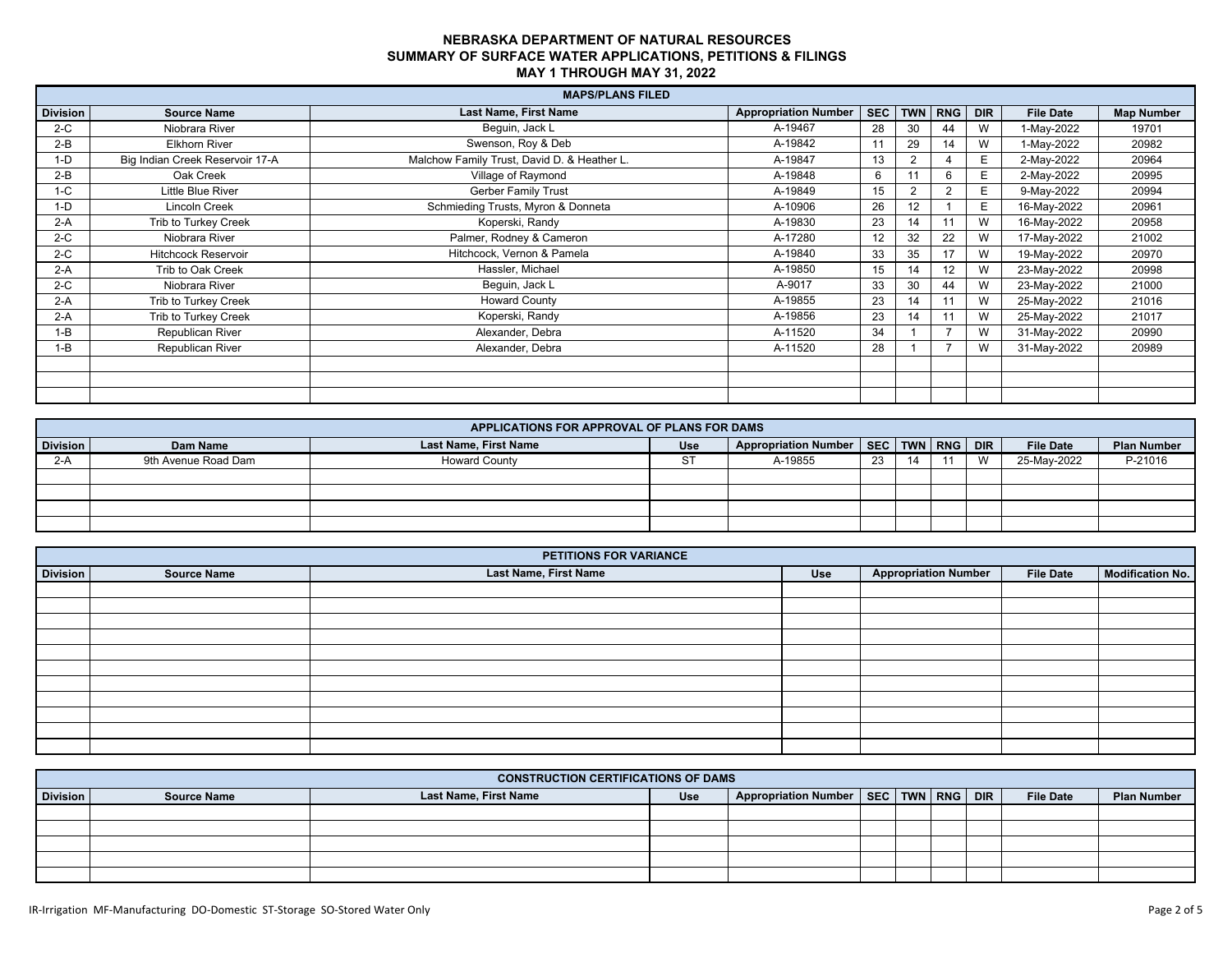|                 |                    | PROVISIONAL RELINQUISHMENTS OF SURFACE WATER APPROPRIATIONS BY AN IRRIGATION DISTRICT |                             |       |                  |                         |
|-----------------|--------------------|---------------------------------------------------------------------------------------|-----------------------------|-------|------------------|-------------------------|
| <b>Division</b> | <b>Source Name</b> | <b>Irrigation District</b>                                                            | <b>Appropriation Number</b> | Acres | <b>File Date</b> | <b>Modification No.</b> |
|                 |                    |                                                                                       |                             |       |                  |                         |
|                 |                    |                                                                                       |                             |       |                  |                         |
|                 |                    |                                                                                       |                             |       |                  |                         |
|                 |                    |                                                                                       |                             |       |                  |                         |
|                 |                    |                                                                                       |                             |       |                  |                         |
|                 |                    |                                                                                       |                             |       |                  |                         |
|                 |                    |                                                                                       |                             |       |                  |                         |
|                 |                    |                                                                                       |                             |       |                  |                         |
|                 |                    |                                                                                       |                             |       |                  |                         |
|                 |                    |                                                                                       |                             |       |                  |                         |
|                 |                    |                                                                                       |                             |       |                  |                         |
|                 |                    |                                                                                       |                             |       |                  |                         |
|                 |                    |                                                                                       |                             |       |                  |                         |
|                 |                    |                                                                                       |                             |       |                  |                         |
|                 |                    |                                                                                       |                             |       |                  |                         |
|                 |                    |                                                                                       |                             |       |                  |                         |
|                 |                    |                                                                                       |                             |       |                  |                         |
|                 |                    |                                                                                       |                             |       |                  |                         |
|                 |                    |                                                                                       |                             |       |                  |                         |
|                 |                    |                                                                                       |                             |       |                  |                         |
|                 |                    |                                                                                       |                             |       |                  |                         |
|                 |                    |                                                                                       |                             |       |                  |                         |
|                 |                    |                                                                                       |                             |       |                  |                         |

|                 |                         | NOTIFICATIONS OF REASSIGNMENT OF SURFACE WATER APPROPRIATIONS BY AN IRRIGATION DISTRICT |                             |              |                  |                         |
|-----------------|-------------------------|-----------------------------------------------------------------------------------------|-----------------------------|--------------|------------------|-------------------------|
| <b>Division</b> | <b>Source Name</b>      | <b>Irrigation District</b>                                                              | <b>Appropriation Number</b> | <b>Acres</b> | <b>File Date</b> | <b>Modification No.</b> |
| $2-A$           | North Branch Mira Creek | Twin Loups Reclamation District                                                         | A-19626                     | 91.80        | 18-May-2022      | AOR-9669                |
|                 |                         |                                                                                         |                             |              |                  |                         |
|                 |                         |                                                                                         |                             |              |                  |                         |
|                 |                         |                                                                                         |                             |              |                  |                         |
|                 |                         |                                                                                         |                             |              |                  |                         |
|                 |                         |                                                                                         |                             |              |                  |                         |
|                 |                         |                                                                                         |                             |              |                  |                         |
|                 |                         |                                                                                         |                             |              |                  |                         |
|                 |                         |                                                                                         |                             |              |                  |                         |
|                 |                         |                                                                                         |                             |              |                  |                         |
|                 |                         |                                                                                         |                             |              |                  |                         |
|                 |                         |                                                                                         |                             |              |                  |                         |
|                 |                         |                                                                                         |                             |              |                  |                         |
|                 |                         |                                                                                         |                             |              |                  |                         |
|                 |                         |                                                                                         |                             |              |                  |                         |
|                 |                         |                                                                                         |                             |              |                  |                         |
|                 |                         |                                                                                         |                             |              |                  |                         |
|                 |                         |                                                                                         |                             |              |                  |                         |
|                 |                         |                                                                                         |                             |              |                  |                         |
|                 |                         |                                                                                         |                             |              |                  |                         |
|                 |                         |                                                                                         |                             |              |                  |                         |
|                 |                         |                                                                                         |                             |              |                  |                         |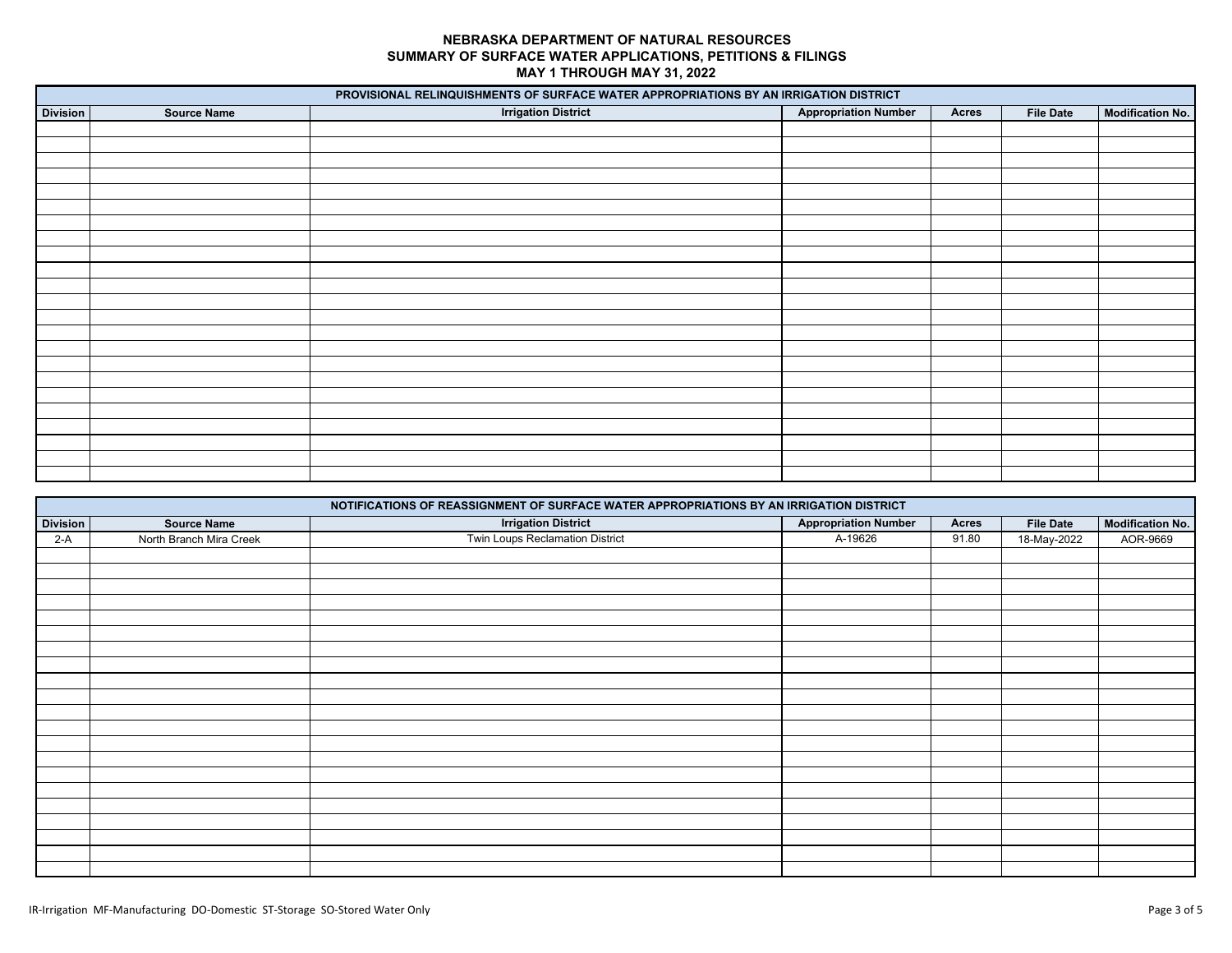|          | <b>MISCELLANEOUS PETITIONS</b> |                       |            |                                              |  |  |  |  |                  |                         |
|----------|--------------------------------|-----------------------|------------|----------------------------------------------|--|--|--|--|------------------|-------------------------|
| Division | <b>Source Name</b>             | Last Name, First Name | <b>Use</b> | Appropriation Number   SEC   TWN   RNG   DIR |  |  |  |  | <b>File Date</b> | <b>Modification No.</b> |
|          |                                |                       |            |                                              |  |  |  |  |                  |                         |
|          |                                |                       |            |                                              |  |  |  |  |                  |                         |
|          |                                |                       |            |                                              |  |  |  |  |                  |                         |
|          |                                |                       |            |                                              |  |  |  |  |                  |                         |
|          |                                |                       |            |                                              |  |  |  |  |                  |                         |

|                 | PETITIONS FOR A PERMIT TO CHANGE THE LOCATION OF DIVERSION |                                                     |                                              |  |  |    |              |                  |                         |  |
|-----------------|------------------------------------------------------------|-----------------------------------------------------|----------------------------------------------|--|--|----|--------------|------------------|-------------------------|--|
| <b>Division</b> | <b>Source Name</b>                                         | <b>Last Name, First Name</b>                        | Appropriation Number   SEC   TWN   RNG   DIR |  |  |    |              | <b>File Date</b> | <b>Modification No.</b> |  |
|                 | Turkev Creek                                               | Farwell Irrigation Dst & Loup Basin Reclamation Dst | A-1454BR                                     |  |  | 11 | $\mathbf{M}$ | 9-May-2022       | <b>RLP-9664</b>         |  |
| $2-A$           | <b>Turkev Creek</b>                                        | Farwell Irrigation Dst & Loup Basin Reclamation Dst | A-11111                                      |  |  | 11 | $\mathbf{M}$ | 9-May-2022       | <b>RLP-9674</b>         |  |
|                 |                                                            |                                                     |                                              |  |  |    |              |                  |                         |  |
|                 |                                                            |                                                     |                                              |  |  |    |              |                  |                         |  |

|          | PETITIONS FOR EXTENSION OF TIME |                       |     |                             |                  |                  |  |  |  |  |  |
|----------|---------------------------------|-----------------------|-----|-----------------------------|------------------|------------------|--|--|--|--|--|
| Division | <b>Source Name</b>              | Last Name, First Name | Use | <b>Appropriation Number</b> | <b>File Date</b> | Modification No. |  |  |  |  |  |
|          |                                 |                       |     |                             |                  |                  |  |  |  |  |  |
|          |                                 |                       |     |                             |                  |                  |  |  |  |  |  |
|          |                                 |                       |     |                             |                  |                  |  |  |  |  |  |
|          |                                 |                       |     |                             |                  |                  |  |  |  |  |  |

|          | APPLICATIONS FOR A SPECIAL PERMIT TO DRILL A WATER WELL WITHOUT REGARD TO MINIMUM STATUTORY SPACING |                       |            |  |             |  |                  |                        |  |  |  |
|----------|-----------------------------------------------------------------------------------------------------|-----------------------|------------|--|-------------|--|------------------|------------------------|--|--|--|
| Division | <b>Source Name</b>                                                                                  | Last Name, First Name | <b>SEC</b> |  | TWN RNG DIR |  | <b>File Date</b> | <b>Application No.</b> |  |  |  |
|          |                                                                                                     |                       |            |  |             |  |                  |                        |  |  |  |
|          |                                                                                                     |                       |            |  |             |  |                  |                        |  |  |  |

| APPLICATIONS FOR A MUNICIPAL & RURAL DOMESTIC GROUND WATER TRANSFERS PERMIT |                    |                       |            |  |         |            |                  |                        |  |  |
|-----------------------------------------------------------------------------|--------------------|-----------------------|------------|--|---------|------------|------------------|------------------------|--|--|
| Division                                                                    | <b>Source Name</b> | Last Name, First Name | <b>SEC</b> |  | TWN RNG | <b>DIR</b> | <b>File Date</b> | <b>Application No.</b> |  |  |
|                                                                             |                    |                       |            |  |         |            |                  |                        |  |  |
|                                                                             |                    |                       |            |  |         |            |                  |                        |  |  |
|                                                                             |                    |                       |            |  |         |            |                  |                        |  |  |

|                 | <b>DISTRICT TRANSFERS / MAP TRANSFERS</b> |                            |                  |                         |  |  |  |  |  |  |  |  |
|-----------------|-------------------------------------------|----------------------------|------------------|-------------------------|--|--|--|--|--|--|--|--|
| <b>Division</b> | <b>Source Name</b>                        | <b>Irrigation District</b> | <b>File Date</b> | <b>Modification No.</b> |  |  |  |  |  |  |  |  |
|                 |                                           |                            |                  |                         |  |  |  |  |  |  |  |  |
|                 |                                           |                            |                  |                         |  |  |  |  |  |  |  |  |
|                 |                                           |                            |                  |                         |  |  |  |  |  |  |  |  |

|                 |                    | PERMITS TO TRANSFER GROUND WATER TO ADJOINING STATE |            |           |            |                  |                        |
|-----------------|--------------------|-----------------------------------------------------|------------|-----------|------------|------------------|------------------------|
| <b>Division</b> | <b>Source Name</b> | <b>Last Name, First Name</b>                        | <b>SEC</b> | TWN   RNG | <b>DIR</b> | <b>File Date</b> | <b>Application No.</b> |
|                 |                    |                                                     |            |           |            |                  |                        |
|                 |                    |                                                     |            |           |            |                  |                        |

|                 |                    | <b>INDUSTRIAL TRANSFER NOTICES</b> |            |                    |                  |                        |
|-----------------|--------------------|------------------------------------|------------|--------------------|------------------|------------------------|
| <b>Division</b> | <b>Source Name</b> | <b>Last Name, First Name</b>       | <b>SEC</b> | <b>TWN RNG DIR</b> | <b>File Date</b> | <b>Application No.</b> |
|                 |                    |                                    |            |                    |                  |                        |
|                 |                    |                                    |            |                    |                  |                        |
|                 |                    |                                    |            |                    |                  |                        |